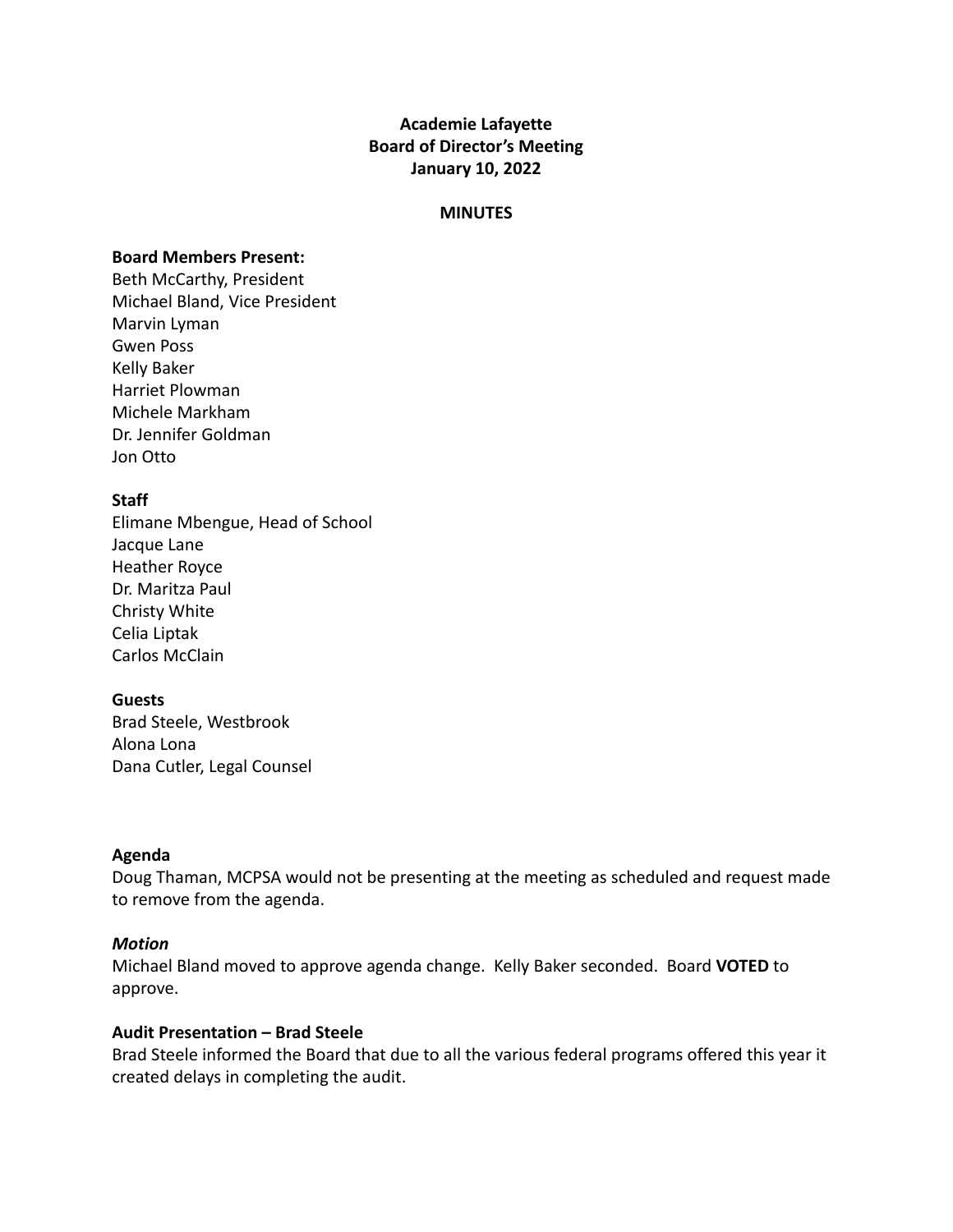## **Independent Auditors Report**

- Financial statements included in audit report.
- Revenues and Expenditures presented relevant to capital projects, general fund and special revenue funds.
- Report on management's assertions about compliance provided.
- No State findings.
- Internal Control meets approval.
- $\bullet$  Federal programs Single Audit no findings
- Overall clean audit and the school is in good financial position

Beth McCarthy, President, asked for motion to approve audit.

## *Motion*

Marvin Lyman moved to approve audit as presented. Harriet Plowman seconded. Board **VOTED** to approve.

## **PTO President's Report – Alonda Lona**

- Success with collection and presentation of Christmas gifts to staff.
- No game night planned due to present COVID-19 circumstances.
- Block party planned for the Spring.
- Scheduling upcoming PTO board meeting.

## **Approval of December Minutes**

Beth McCarthy, President, asked for approval of the December minutes.

## *Motion*

Michele Markham moved to accept the December minutes as presented for approval. Jon Otto seconded. Board **VOTED** to approve.

## **Finance Committee Report – Jacque Lane**

Jacque Lane presented for review and approval accounts payables for December.

## *Motion*

Harriet Plowman moved to approve December accounts payable. Michael Bland seconded. Board **VOTED** to approve.

Jacque Lane continued providing detailed updates on the following:

- DESE payments & ADA changes impact on revenue.
- Expenses
- YTD Actual and projection
- Capital needs
- Overview of revenue
- Overview of expenses
- Summary of finances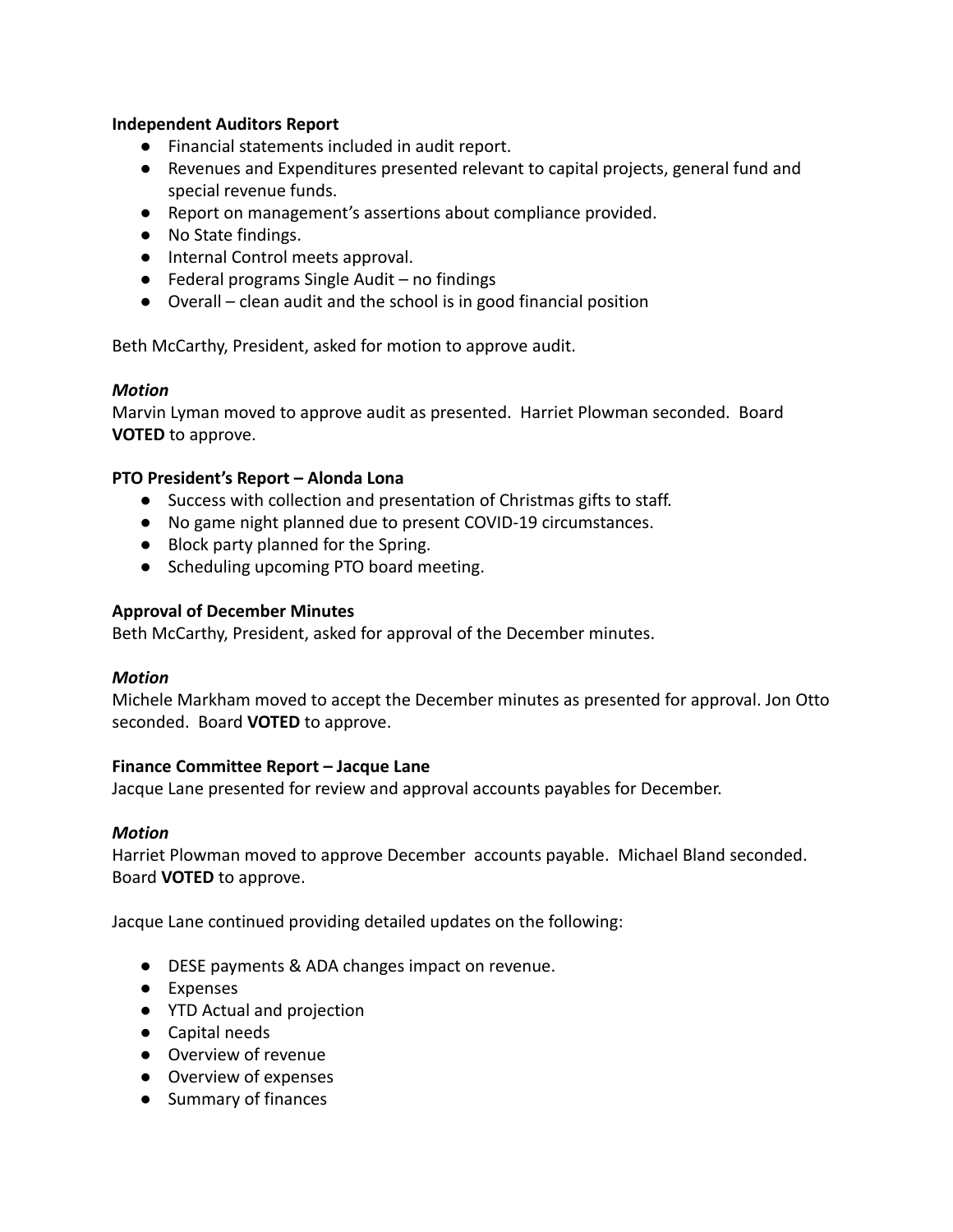# **Development Committee Report – Celia Liptak**

- Annual fund appeal was launched \$19,500 in gifts to date.
- Upcoming Events
	- Generations/Special Person Day
	- EIP (asked for help from BOD w/sponsorships)
	- Musketeer March
	- Partnerships and grants discussed

## Discussion followed.

## **Governance Committee Report – Michelle Markham**

- Charter sponsor transition.
- March Board Meeting changed to 3/7/22 due to Spring break.
- Board training to be placed on calendar.
- Board parent election dates tentatively set and Conseil d'Ecole will be coordinating the election.
- Charter school funding from state discussed. On Jan.  $25<sup>th</sup>$  anyone can attend meetings in Jefferson City to meet with legislatures to discuss and promote additional funding to charter schools.
- Board training conducted by Dana Cutler, Legal Counsel
	- What should board members do when contacted by parents re: complaints.

# **Diversity Committee Report – Kelly**

- The committee was informed about AL outreach efforts with low income pre-schools through the Preschool Cooperative.
- Discussion held regarding the  $5<sup>th</sup>$  grade teachers meeting with parents and discussimg the needs for clear guidance regarding communication and how to use controversial language.
- The Head of School invited the committee to help with a plan to reenforce a feeling of belongingness and to engage all parents.
- Racial demographics of the school and the enrollment goals of reflecting the deographics of the KCPS boundaries discussed.

# **Head of School Report – Elimane Mbengue**

Mr. Mbengue presented information on the following items:

- Introduced Christy White, new Director of Admissions and Community Outreach
- Admissions and Outreach update presented.
- COVID-19 update. Discussion followed.
- New Consul General of France from Chicago visited AL.
- Staffing for 2022-2023 discussed.
- Working with J-1 sponsors and immigration attorneys for visa renewals.
- AL KCPS Memorandum of Understanding about Manual Career Technical Center. He stated that a motion to accept was needed.